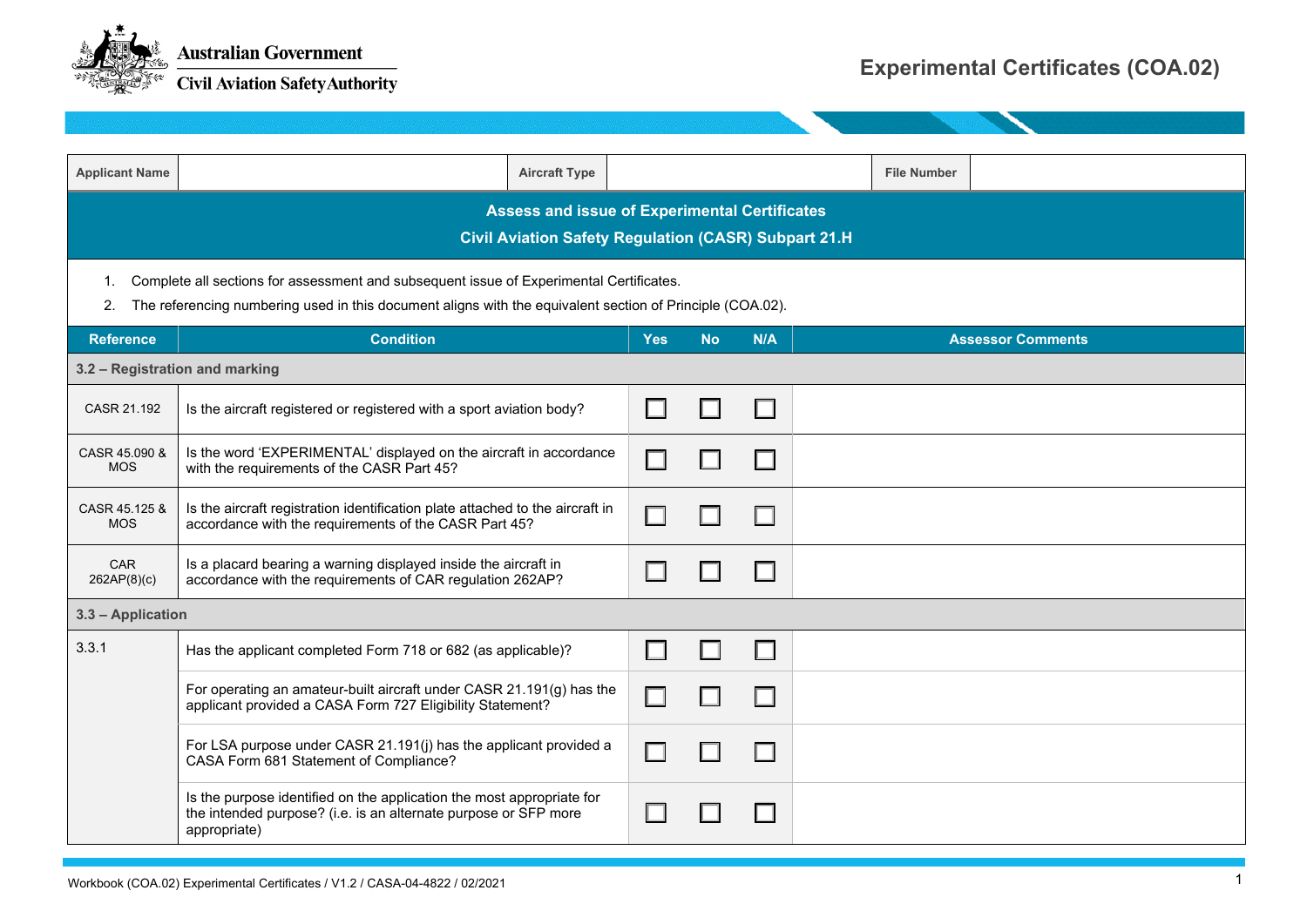

**Civil Aviation Safety Authority** 

| <b>Reference</b>                 | <b>Condition</b>                                                                                                                                                                                                                                                                                                                            | <b>Yes</b> | <b>No</b> | N/A | <b>Assessor Comments</b> |
|----------------------------------|---------------------------------------------------------------------------------------------------------------------------------------------------------------------------------------------------------------------------------------------------------------------------------------------------------------------------------------------|------------|-----------|-----|--------------------------|
| 332                              | If the applicant is not the registered owner, has a letter of<br>authorisation been provided by the owner?                                                                                                                                                                                                                                  |            |           | H   |                          |
| 3.3.1<br>333                     | Has the application provided the following information?                                                                                                                                                                                                                                                                                     |            |           |     |                          |
| 3.3.4                            | • A statement, setting forth the purpose for which the aircraft is to<br>be used?                                                                                                                                                                                                                                                           | H          |           |     |                          |
|                                  | Enough data (such as photographs and three-view drawings) to<br>$\bullet$<br>identify the aircraft, and describe the external configuration?                                                                                                                                                                                                | H          |           | H   |                          |
|                                  | • Upon inspection of the aircraft, any information reasonably<br>needed by CASA or the authorised person or relevant approved<br>design organisation to enable it to impose any conditions,<br>including operational limitations necessary in the interests of the<br>safety of other airspace users and persons on the ground or<br>water? |            |           |     |                          |
| 3.3.3<br>3.3.4<br>CASR 21.193(d) | For purposes of R&D and/or showing compliance, has a program<br>letter been supplied with the application?                                                                                                                                                                                                                                  |            |           |     |                          |
|                                  | • Does the program letter provide all information required by<br>CASR 21.193(d)?                                                                                                                                                                                                                                                            |            |           |     |                          |
| 333<br>CASR 21.193(e)            | Where the purpose is operating certain light sport aircraft (CASR<br>21.191(j), has the applicant provided the information required by<br>CASR 21.193(e)?                                                                                                                                                                                   |            |           |     |                          |
| 333                              | For all purposes, is the provided information sufficient to allow the<br>application of limitations that may be necessary to ensure safe<br>operation of the aircraft?                                                                                                                                                                      |            |           |     |                          |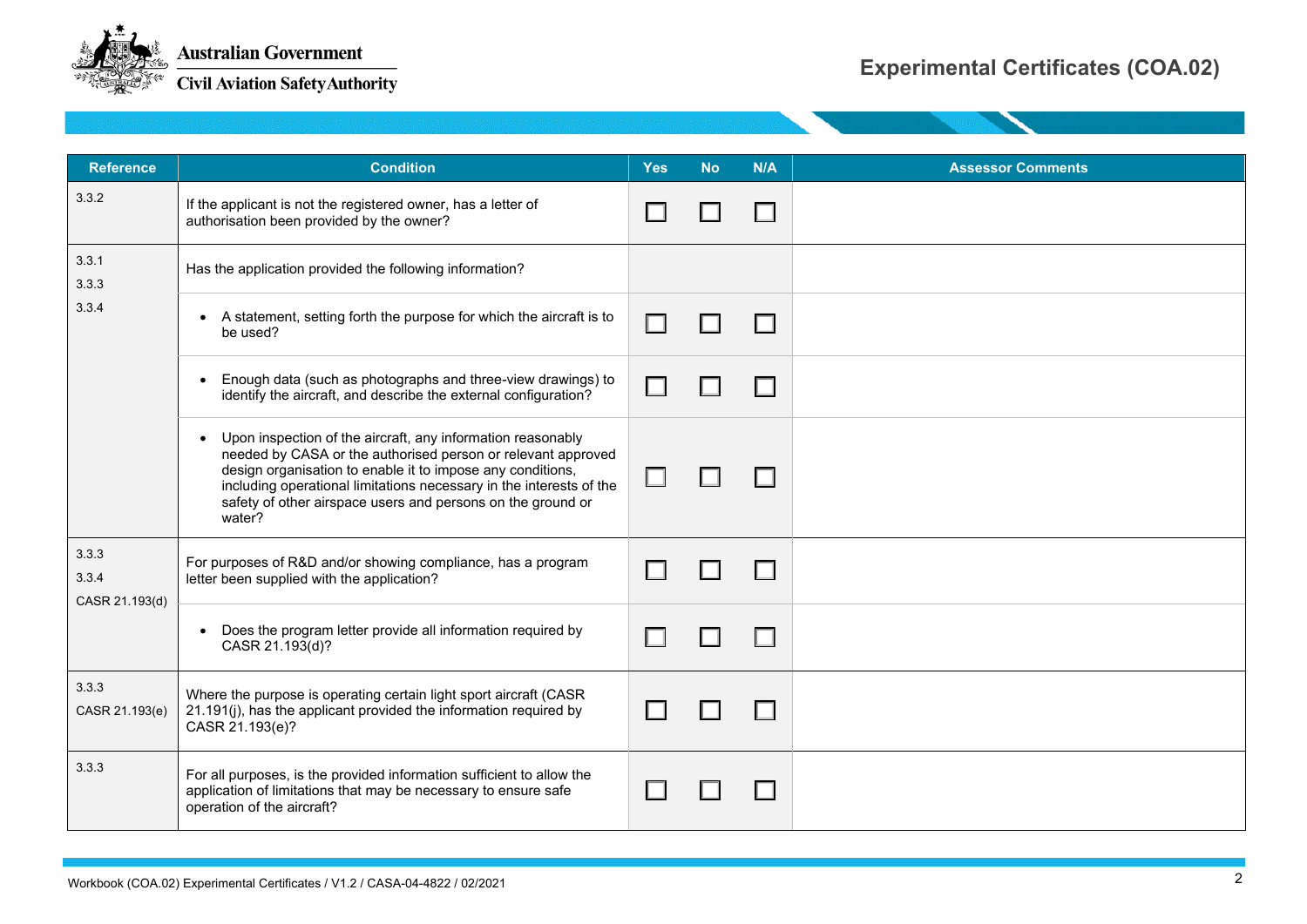

| <b>Reference</b>               | <b>Condition</b>                                                                                                   | <b>Yes</b> | <b>No</b> | N/A                      | <b>Assessor Comments</b> |
|--------------------------------|--------------------------------------------------------------------------------------------------------------------|------------|-----------|--------------------------|--------------------------|
| 3.4 - Risk Assessment          |                                                                                                                    |            |           |                          |                          |
| 3.4.1<br>AC 21-10 App<br>A     | Has a flight test hazard and risk management process been satisfactorily<br>conducted?                             | П          |           |                          |                          |
| 3.4.1<br>AC 21-10 App<br>B     | Have operating limitations been identified as part of the risk<br>assessment?                                      |            |           |                          |                          |
| 3.4.2                          | Was an aircraft inspection required?                                                                               | H          |           | П                        |                          |
|                                | If yes, who performed the inspection (provide details in the<br>comments field)?                                   | $\Box$     |           | $\overline{\phantom{0}}$ |                          |
| 3.5 - Flight Testing           |                                                                                                                    |            |           |                          |                          |
| 3.5                            | Is flight testing required?                                                                                        | $\Box$     |           | l I                      |                          |
| 3.5.1<br>AC 21-10<br>Section 6 | Has the flight test area been identified and found to be satisfactory to<br><b>CAR 262AS?</b>                      |            |           | H                        |                          |
| 3.5.3<br>AC 21-10<br>Section 6 | Has aircraft capability for aerobatics been considered?                                                            |            |           |                          |                          |
| 3.5.4<br>AC 21-10<br>Section 7 | Have the pilot qualifications been identified?                                                                     | $\Box$     |           | П                        |                          |
| 3.5.5<br>AC 21-10<br>Section 8 | Has the applicant provided details of the Flight Test Program including a<br>Flight Test Plan (if applicable)?     | $\Box$     |           | l.                       |                          |
| 3.5.6<br>AC 21-10<br>Section 9 | Has the applicant assessed the safety aspects and risk levels<br>associated with the proposed Flight Test Program? |            |           |                          |                          |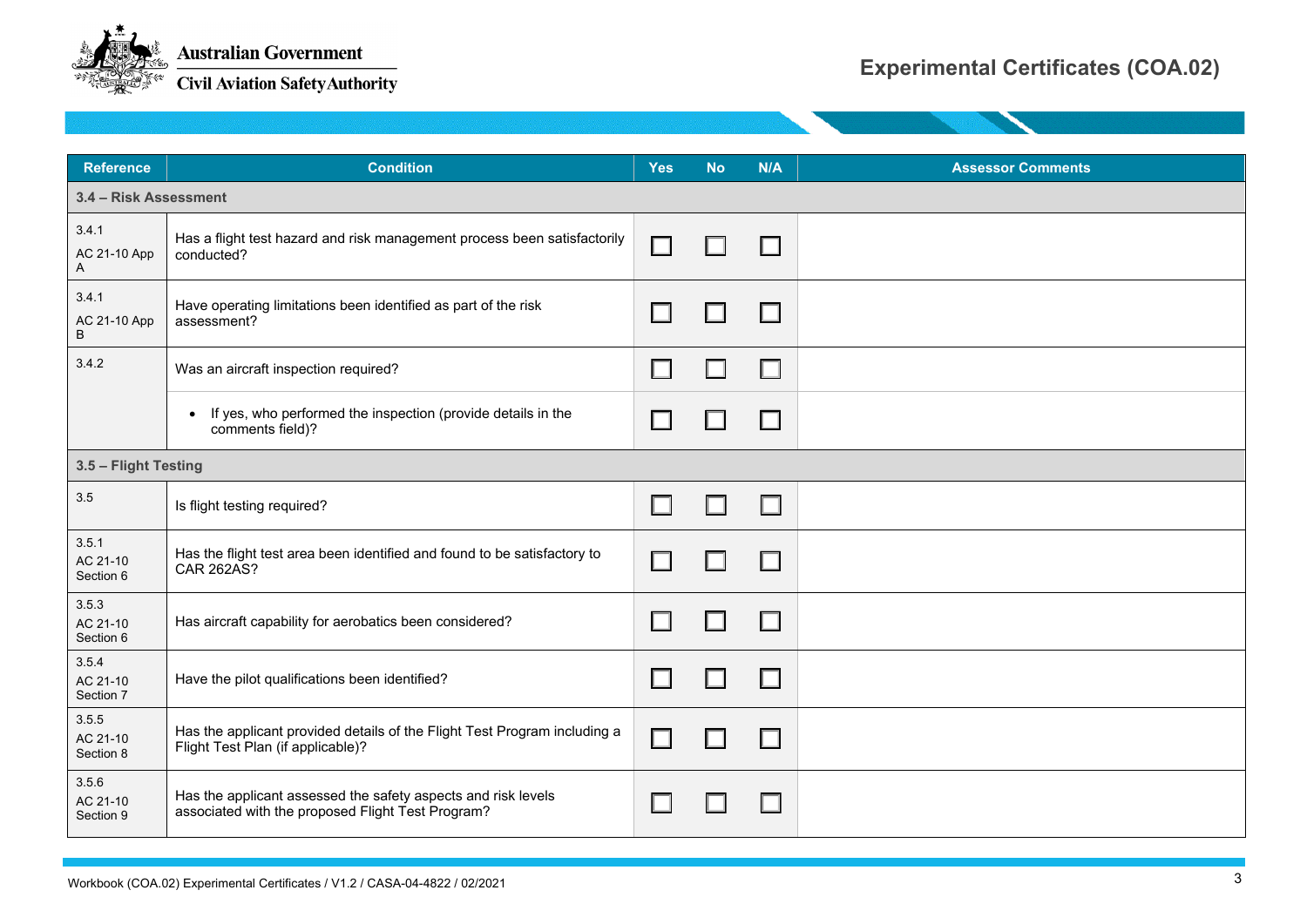

| <b>Reference</b>                              | <b>Condition</b>                                                                                                                                                                                                                                            | <b>Yes</b> | <b>No</b> | N/A | <b>Assessor Comments</b> |  |
|-----------------------------------------------|-------------------------------------------------------------------------------------------------------------------------------------------------------------------------------------------------------------------------------------------------------------|------------|-----------|-----|--------------------------|--|
| 3.6 - Issue experimental certificate approval |                                                                                                                                                                                                                                                             |            |           |     |                          |  |
| 3.6.1                                         | For the purposes of research and development, showing compliance<br>with regulations, crew training, and market surveys, has the<br>experimental certificate been limited to not exceed one year from issue?                                                |            |           |     |                          |  |
|                                               | For all other purposes, has a time limitation been deemed<br>necessary to be stated on the certificate?                                                                                                                                                     |            |           |     |                          |  |
| 3.6.1                                         | For multiple purpose certificates that include flight testing for 'Exhibition'<br>and 'air racing' purposes, has the experimental certificate been limited to<br>not exceed one year from issue?                                                            |            |           |     |                          |  |
| 3.6.2<br>AC 21-10<br>App C                    | Have operating conditions and limitations been added to the certificate in<br>accordance with the guidance in AC 21-10?                                                                                                                                     |            |           |     |                          |  |
| 3.6.3<br>CAR 262AP<br>(5)                     | Have approvals for operations over built up areas undergone a risk<br>assessment in accordance with AC 21-10 Appendix A and found to be at<br>a low risk to the safety of other airspace users, persons or property on<br>the ground or water.              |            |           |     |                          |  |
| 3.6.3<br>CAR 262AP<br>(6)                     | Have approvals for operations in conditions other than day VFR<br>undergone a risk assessment in accordance with AC 21-10 Appendix A<br>and found to be at a low risk to the safety of other airspace users,<br>persons or property on the ground or water. |            |           |     |                          |  |
| 3.6                                           | Has each operating condition, limitation and direction imposed on the<br>certificate been discussed with the applicant to ensure a full<br>understanding?                                                                                                   |            |           |     |                          |  |